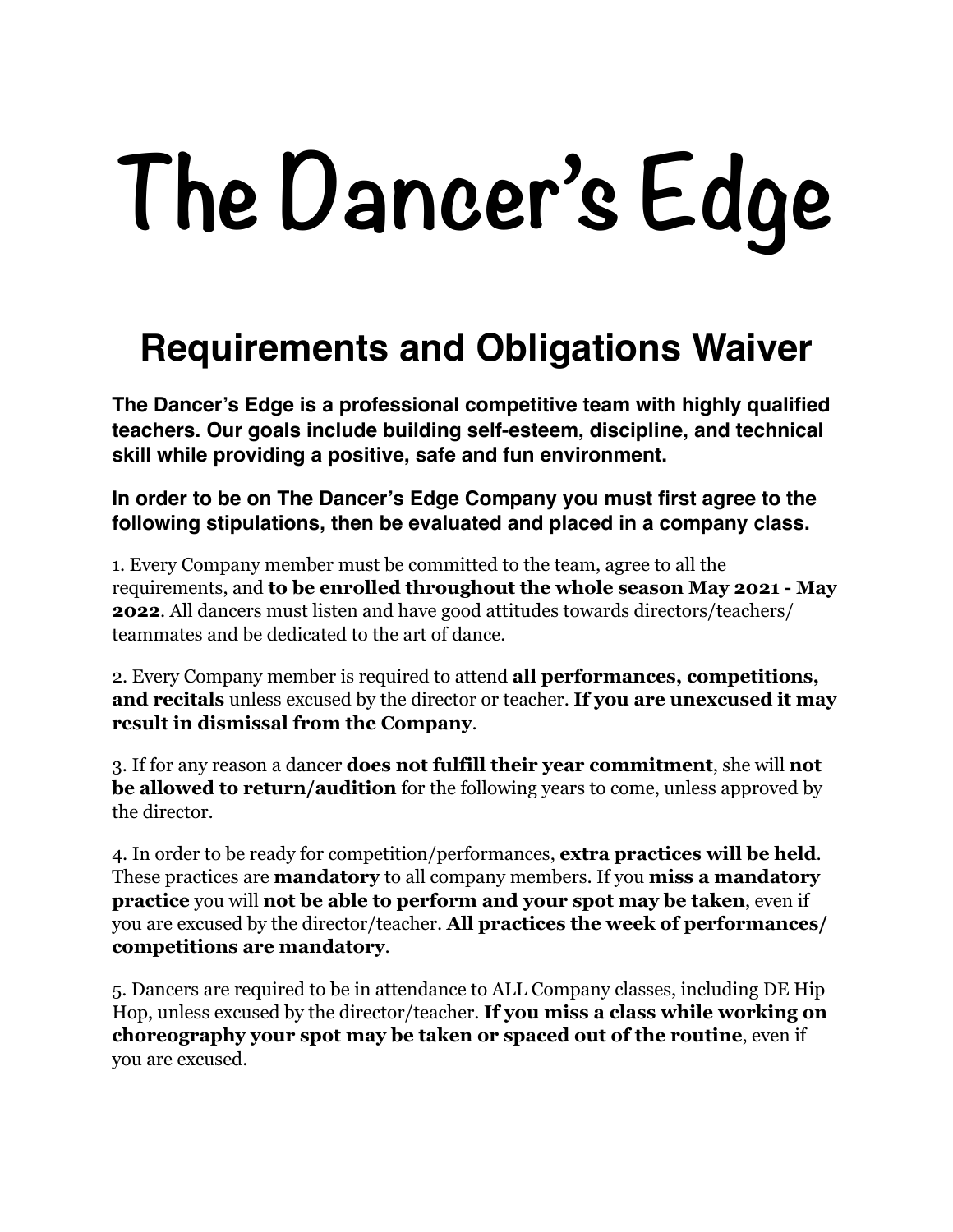**A. The only way to be excused** for anything is by **talking to the director or your teacher AHEAD of time** and they will determine if action needs to be taken.

 **A1.** Dancers that have **injuries are still required to attend class. Injuries do not excuse absences.** 

 **B. If a dancer is NOT excused from practices and/or performances, the dancer's spot will be changed in their competition routines or may result in dismissal from the Company.** 

 **C.** If any dancer is unexcused **2 weeks in a row the dancer will be on probation**. If any dancer is unexcused **4 weeks in a row the dancer will be dismissed from the Company.**

6. The Dancer's Edge is a very **professional team** and will always act as such. If for any reason a company member disregards this action a **meeting will be held with the dancer and parents.** 

 **A. Bullying, unacceptable behavior and inappropriate words on social media and/or in the studio will not be allowed. Any company dancer and/or parent that disregards this rule will be given a warning. If the problem precedes the dancer and/or family will be dismissed from the company.** 

 **B. Any disrespect towards teachers, directors and/or the studio by a company member and/or parent will be dismissed immediately from the team and studio.** 

7. Being on the competition team requires more expenses than just monthly tuition. We have scheduled and calculated all extra fees for this year. These fees and due dates are found on your "financial calendar". **ALL ITEMS ARE PURCHASED AND GIVEN TO YOU AT THE STUDIO. NO EXCEPTIONS, UNLESS SPECIFIED.** 

 **A. Tuiton is Due the first of each month (every four weeks). If tuition is not paid by the 15th a \$25.00 late fee will be charged to your account.** 

 **A1. The last week of December classes a \$50.00 fee will be applied to all accounts that are NOT current.** 

 **A2. A \$50.00 fee will be applied to all accounts that are NOT current by April 15th, 2021.**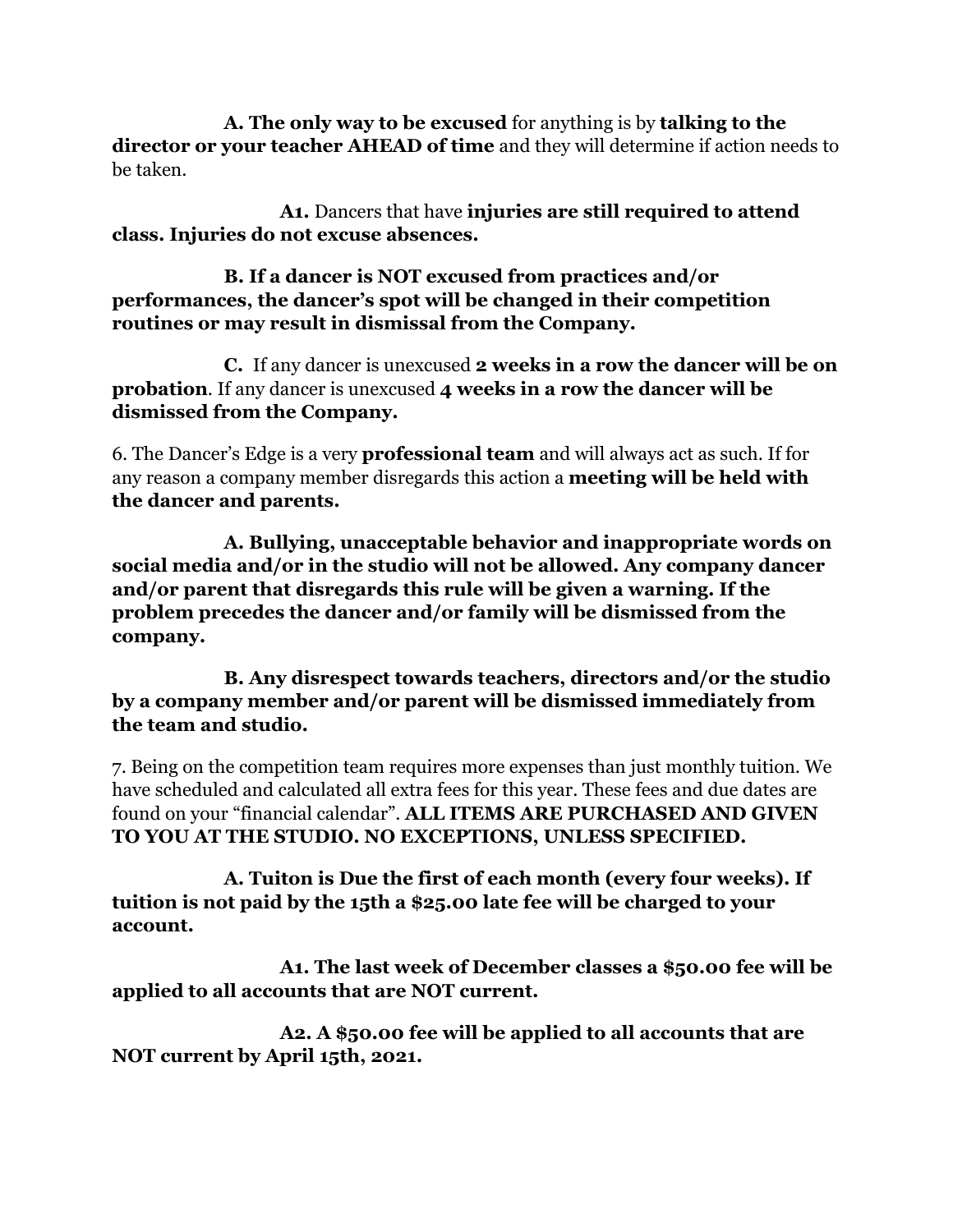**B. If tuition is unpaid after 3 weeks the student will be asked to call home. After 4 weeks the student will not be able to participate in class.** 

 **C. You are entering into a financial obligation whether your dancer attends every class.** 

**\*NO pro-rating is done except at the time of enrollment.** 

**\*In the event of an injury, NO pro-rates/refunds will be given for any required Company class, including DE Hip Hop.** 

**\*NO refunds/credits will be given for classes dropped mid-month.**

**\*NO refunds for missed classes.**

**\*NO refunds will be given under any circumstance including state of emergency or natural disaster.**

 **D. You may end your recreational classes BUT It is your responsibility to inform the office NOT THE INSTRUCTOR in writing at least two weeks prior to the 1st of any month. If you do not do so, tuition will be charged as normal and it will be your responsibility to pay the fees.** 

## 9. **All Companies are required to wear their CLASS OUTFIT**.

10. The studio offers 2-4 dance workshops throughout the Fall and Winter. These are mandatory for most companies. Further details will be announced at a later date. Dance workshops/conventions are awesome for any dancer who wants to learn more outside the studio. Make sure you work really hard on your fundraisers to pay for the workshops and conventions.

11. Contemporary pieces will be choreographed by a guest artist. Choreography will be set on a scheduled weekend in the Fall. Fees will be announced the month of choreography.

\*There will be NO notes sent out, INFORMATION WILL BE POSTED THROUGH FACEBOOK AND VIA EMAIL. Our information is sent out via EMAIL! Please make sure all your emails are being sent to your inbox and NOT your junk. Use your PARENT PORTAL efficiently. Files, music, notes, bulletins and much more are posted in your PARENT PORTAL, along with your tuition balance and fees. We have a FB Page "The Dancer's Edge Studio," Closed Group FB Page "The Dancer's Edge Competition Team" and Instagram "Thedancersedgestudio" for you to see any new or old information. We encourage you to go to the websites once a week to see if there are any changes. You can PM questions or concerns on our FB Page "The Dancer's Edge Studio". THERE ARE SO MANY DIFFERENT WAYS TO FIND MONTHLY INFORMATION - PLEASE TAKE FULL ADVANTAGE!